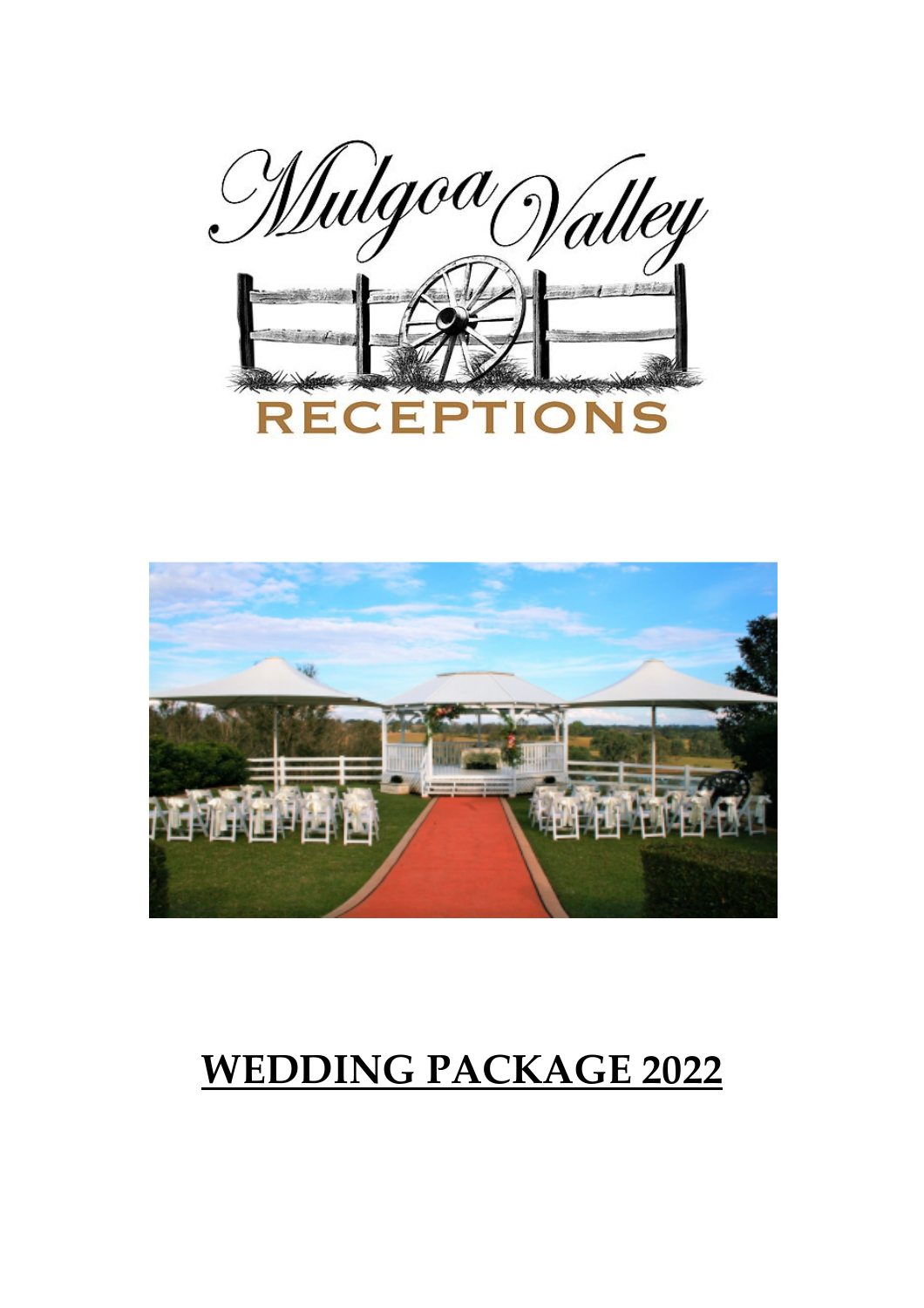# GARDEN WEDDING **CEREMONY**

### \$650.00

Exclusive use of our Ceremony Garden Unforgettable photography opportunities on the acreage Decorated Garden Gazebo with Rose bushes & Floral arrangements

Umbrella's

30 White Chairs

Signing table with 2 chairs Bar top tables Barrels available upon request

Red carpet - cost of \$100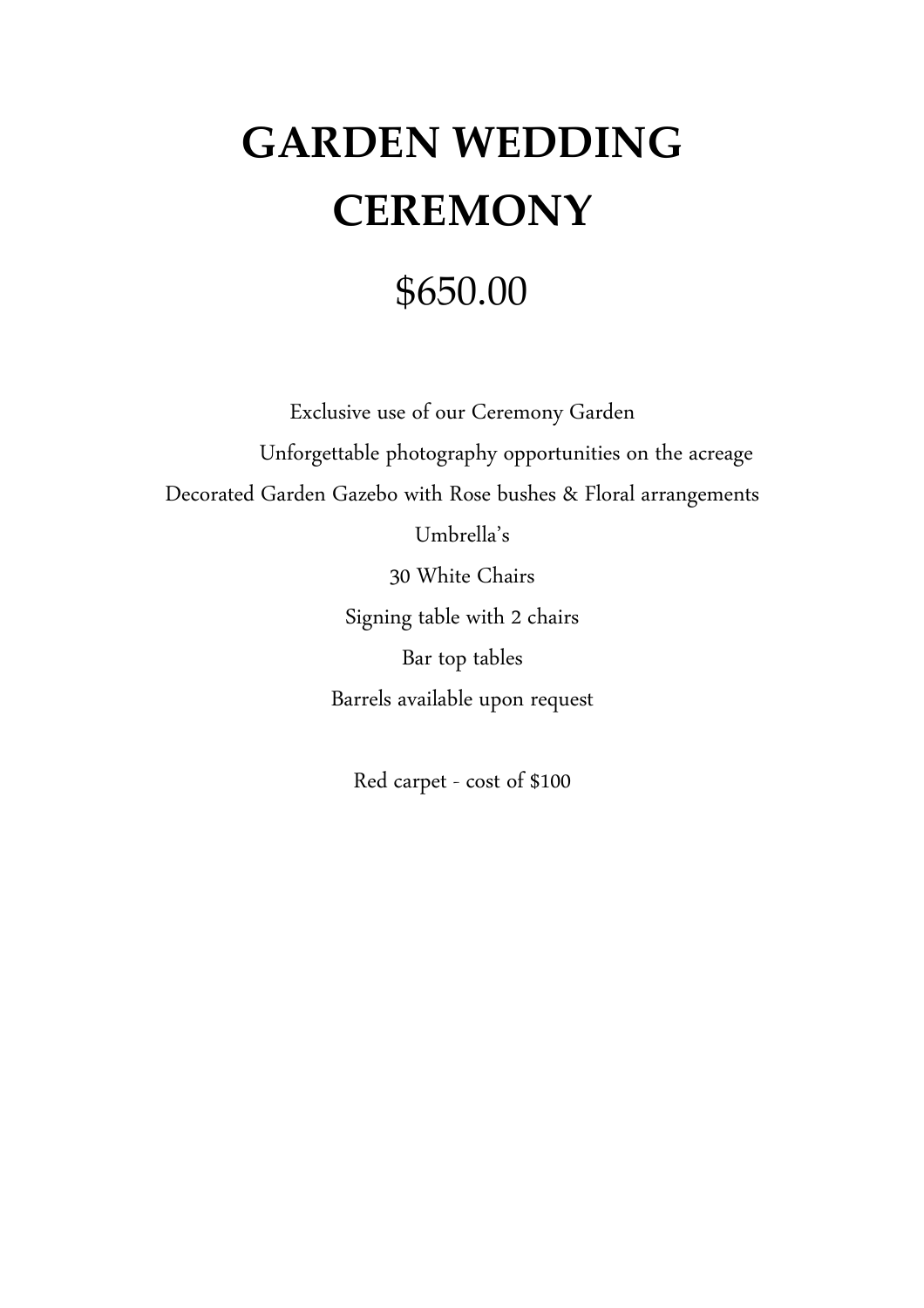### RECEPTION VENUE

### \$3000.00

5 Hours Duration

Coordinator for the entire duration of your reception Bartender Round/Rectangle tables with linen tablecloths & overlays

Chairs with coloured sashes of your choice

Napkins

Steel cutlery China

**Crockery** 

Glassware: wine, champagne flute & tumblers Centrepiece of choice OR DIY Cake Table with skirt OR Barrel Wishing well of choice if required Bridal table with skirt and matching centre piece Designer table plan, table numbers and menu

Minimum of 50 guests Monday to Friday Minimum of 70 guests Saturday & Sunday Maximum room capacity – 110 Guest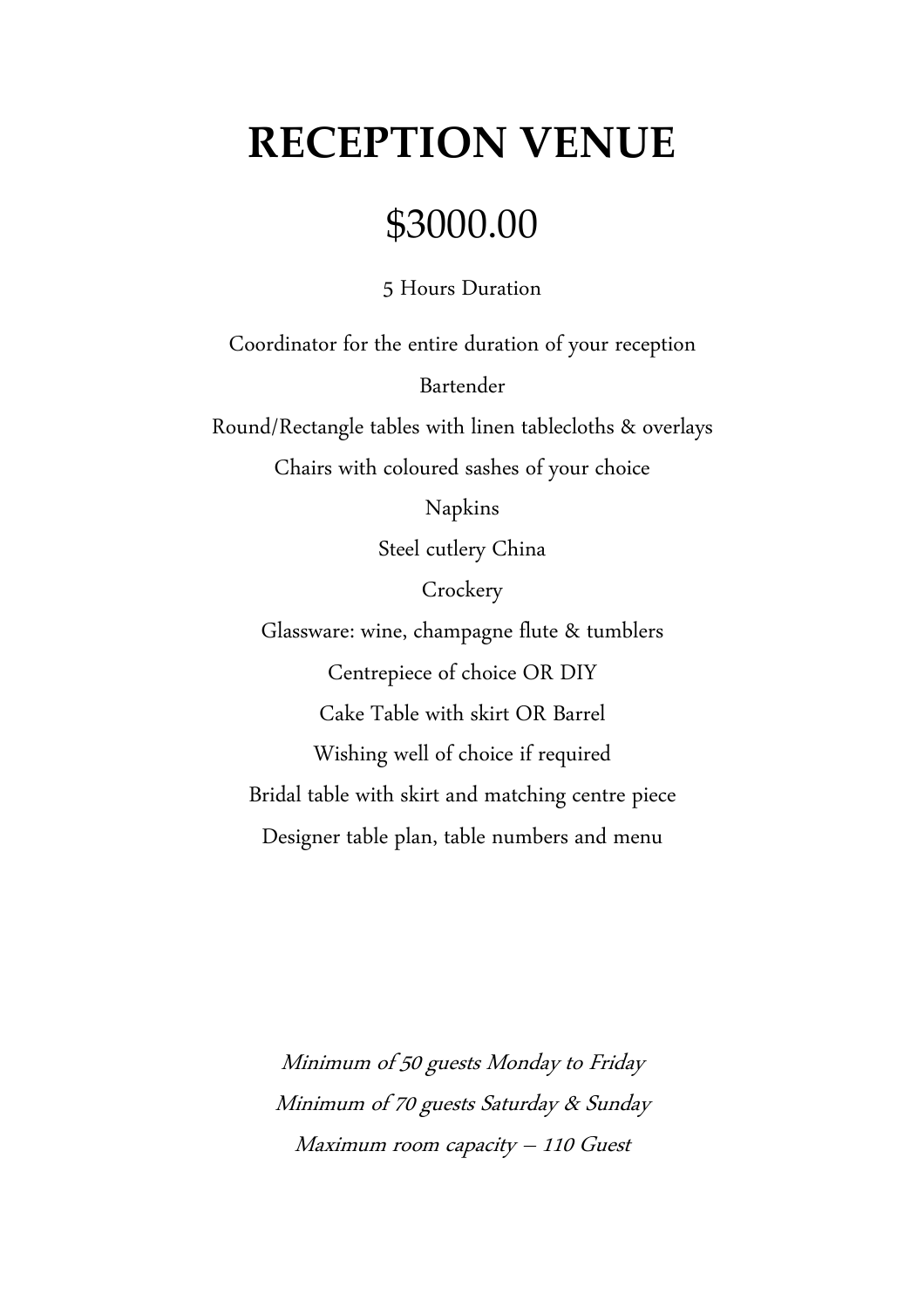### MENU

#### Menu - \$75 per person

Your choice of 2 Entrees, 2 Mains & 2 Desserts Served alternate

#### ENTREES

Oven baked bread roll & butter please choose 2

PORK BELLY (GF) - Twice cooked with cauliflower puree, tomato chilli jam, pork essence & crispy crackling

SALT & PEPPER CALAMARI - Pickled Spanish onion & tarragon aioli

ANTI-PASTA PLATE - cured meats, grilled eggplant, brie cheese& capsicum, olive salsa

FRESH POACHED SALMON & GRILLED PRAWN (GF) - Petite greens, Avocado& dill aioli

GOAT CHEESE TART (V) - filled with pumpkin, goat cheese, semi-dried tomatoes

& wild rocket, balsamic glaze

SEARED LAMB LOIN (GF) - Chick peas, basil, tomato, cumin, quinoa & mint yogurt

HAND MADE RICOTTA GNOCCHI (V) - Spinach, semi-dried tomato & basil pesto

THAI BEEF SALAD (GF) - tender beef, Asian salad, noodles and coriander dressing

ROAST PUMPKIN & BEETROOT SALAD (V) - wild roquette leaves, walnuts, pear & balsamic dressing

CHICKEN CAESAR SALAD - pancetta wrapped chicken tender, baby cos, cheese

croutons & creamy dressing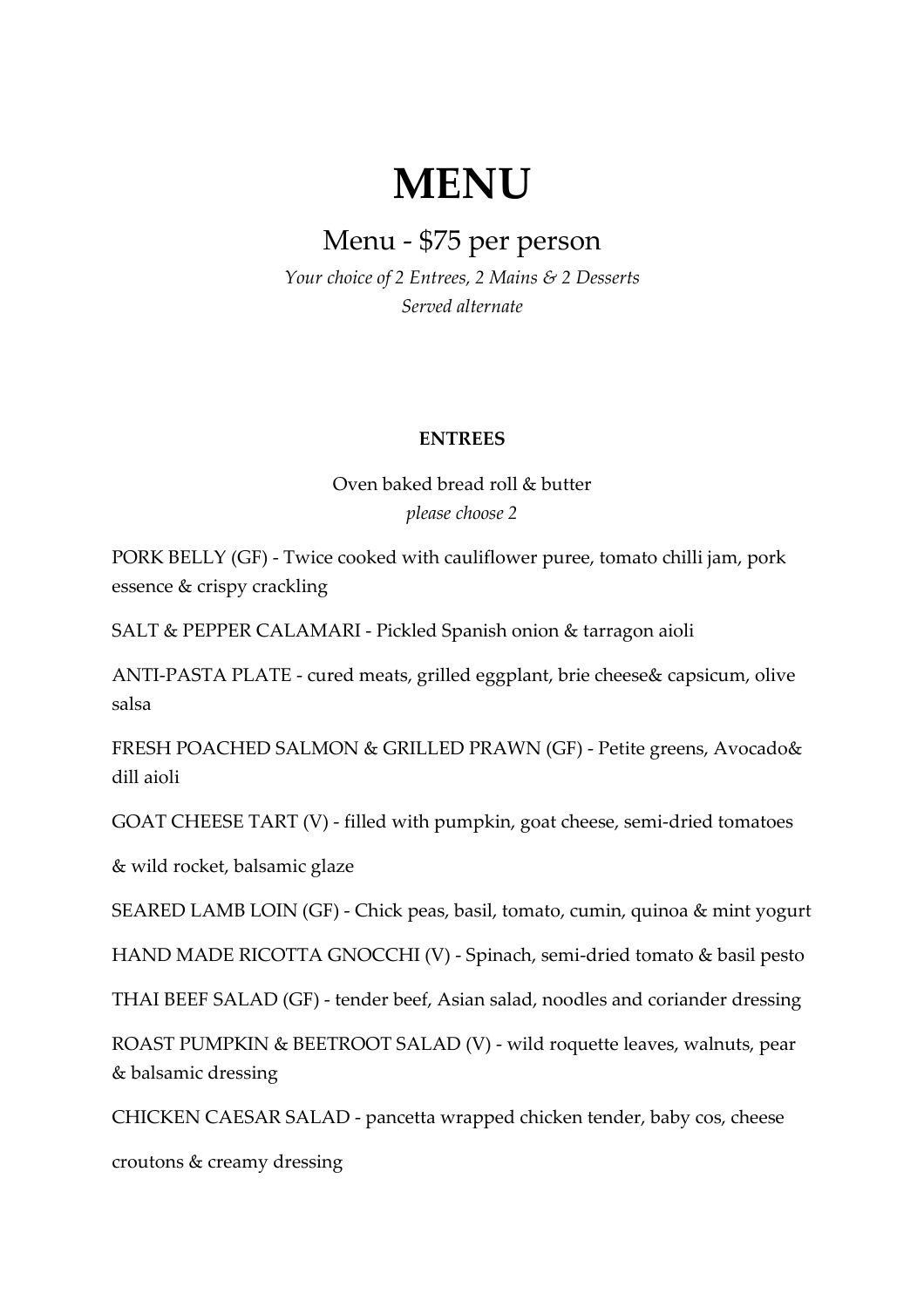# MAINS

#### All Mains are served with seasonal vegetables Please choose 2

GRILLED ANGUS BEEF RIBEYE STEAK (GF) - Grilled mushrooms, balsamic jus, seasonal vegetables & creamy whipped potato

BEEF TENDERLOIN (GF) - Pan seared, red wine jus, grilled vegetables & chat potato

GRILLED FRESH BARRAMUNDI FILLET (GF) - Nested on steamed greens with hazelnut béarnaise

ROASTED PORK LOIN (GF) - Wrapped in prosciutto, steamed vegetables, baked sweet potato & apple cider mustard sauce

HERB CRUSTED LAMB RUMP - Whipped potato, seasonal vegetables & red current port wine jus

FRESH SALMON & PRAWN PIE - Saffron leek, cherry tomato, pea tendrils & tarragon sauce

SURF N TURF OF CHICKEN& PRAWNS (GF) - steamed greens, chat potato& garlic beurre blanc

BREAST OF CHICKEN (GF) - Filled with goat cheese basil & semi dried tomato, herb butter sauce served on sweet potato mash

MEDALLIONS OF VEAL (GF) - spinach, cherry tomato, slice potato & wild & tame mushroom sauce

WILD MUSHROOM RISSOTO (V) - peas, spinach, shaved parmesan, roquette leaves & truffle oil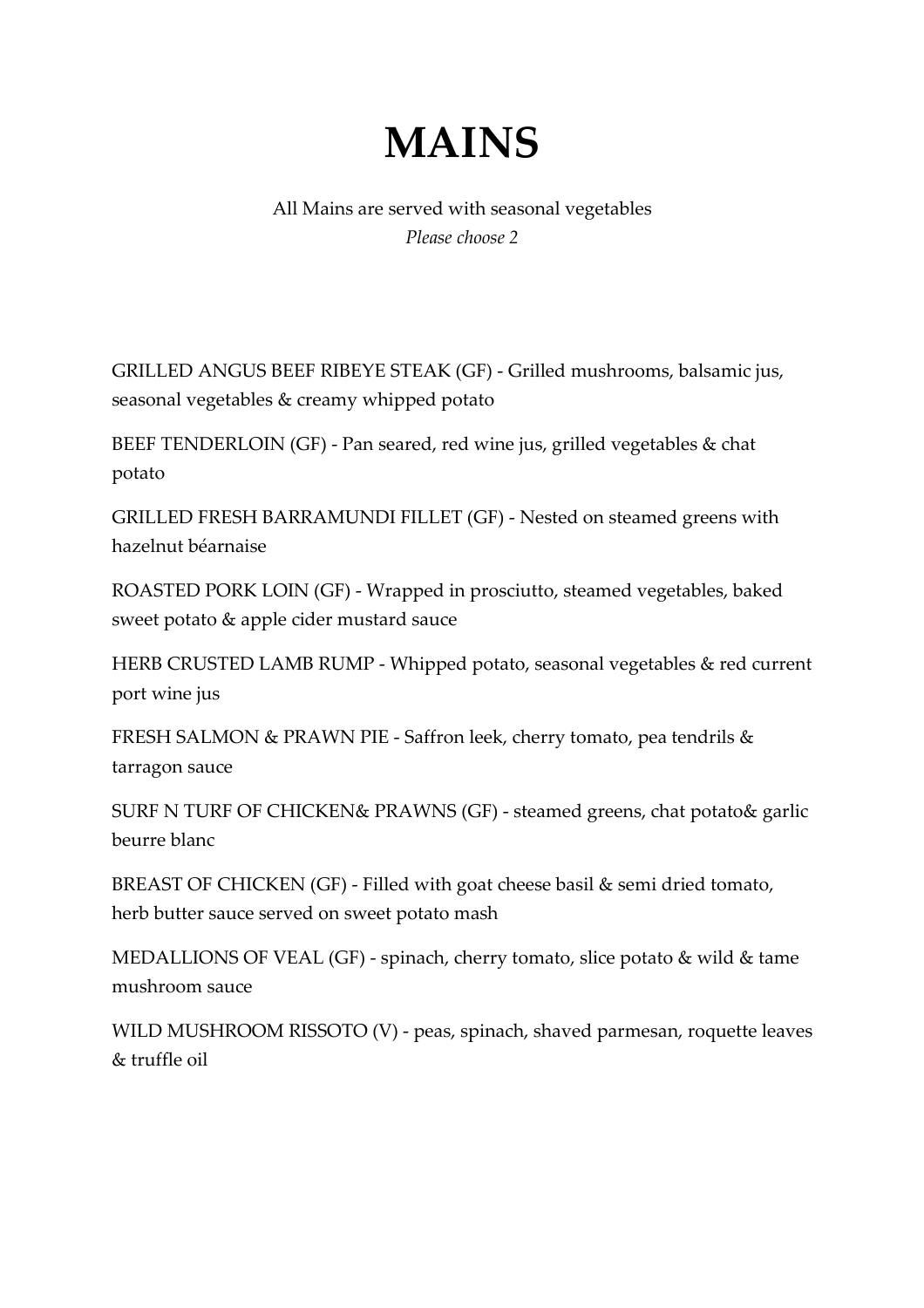### DESSERTS

Please choose 2

CHOCOLATE TORTE - dark callebaut chocolate, lemon thyme biscuits base with berry compote & whipped cream

PEAR & FRANGIPANI TART - vanilla bean ice cream & pistachio brittle

RASPBERRY CHEESE CAKE - berry coulis & Chantilly cream

COCONUT PANACOTTA - passion fruit sauce & confit pineapple

TIRAMISU - coffee soaked savoiardi biscuit, creamed mascarpone cheese & cream

PAVLOVA - crisp meringue, fresh fruit, whipped cream & passion fruit sauce

STICKY DATE PUDDING - bourbon caramel sauce, cream & strawberry

FRESH FRUIT TART - sweet pastry case filled with crème patisserie, topped with fresh seasonal fruit & chocolate

TRIO - chocolate torte, coconut panacotta, & sticky date pudding (Served to all guest with no other alternate choice)

#### PLEASE NOTE THAT ALL OUR DISHES CAN BE MODIFIED TO YOUR REQUEST, PLEASE DON'T HESITATE TO ASK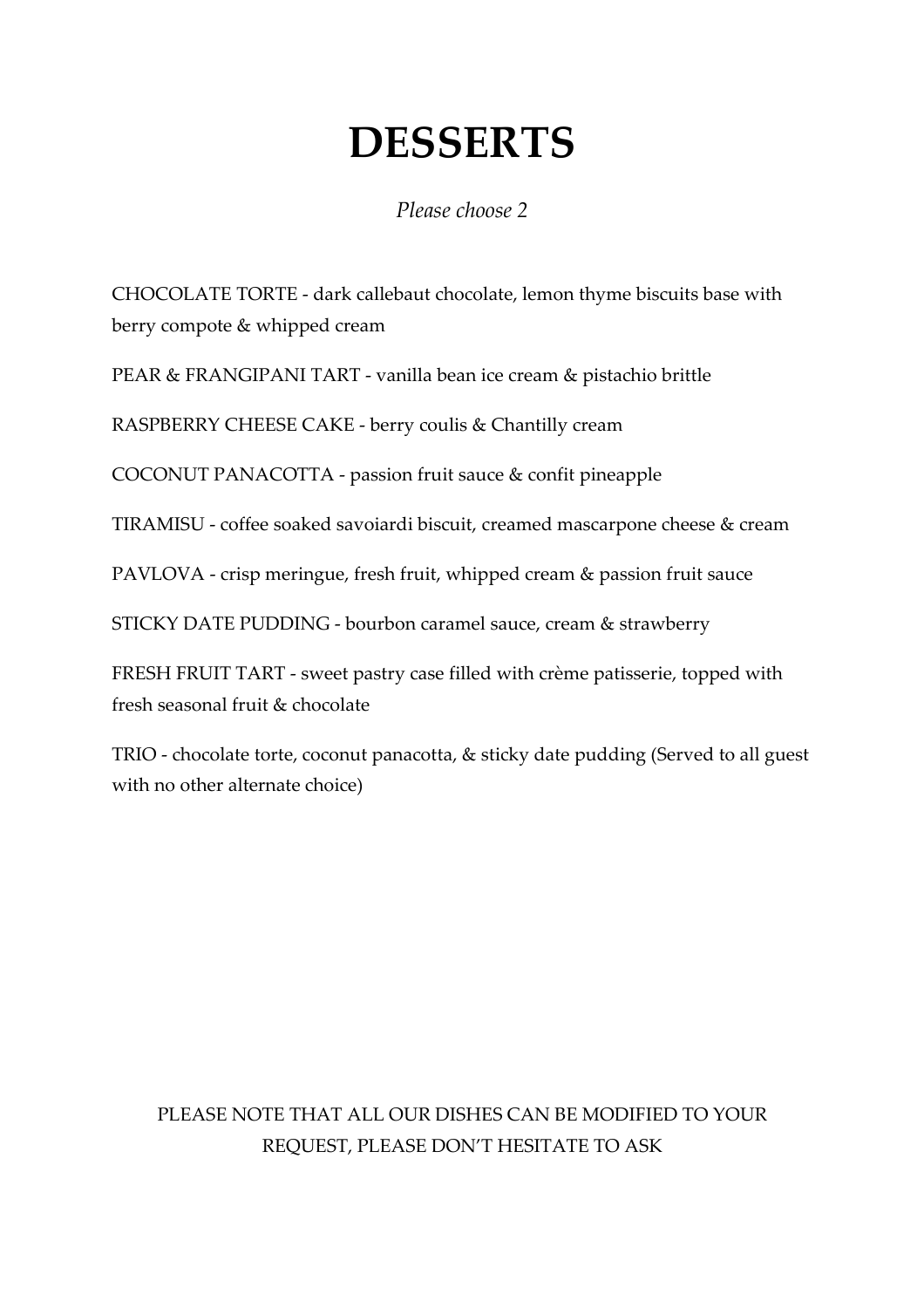# VEGETARIAN OPTIONS

Modifications are available for vegan and celiac

#### ENTREES

ROASTED PUMPKIN SOUP VEGETABLE ANTI–PASTA PLATE - Grilled assorted vegetables marinated in fresh herbs served with breads CHICK PEA & EGGPLANT FILO PARCEL - tomato cardamom puddle pickled cucumber salad PUMPKIN & BEETROOT SALAD - walnuts, pears & Balsamic vinaigrette

#### MAINS

MUSHROOM MACARONI & CHEESE - with spinach soufflé GRILLED VEGETABLE FLAN- with roquette salad SPINICH & RICOTTA GNOCCHI - basil pesto & semi dried tomato VEGETABLE CURRY - cauliflower, zuchinni, chick pea, lentil, served on steamed rice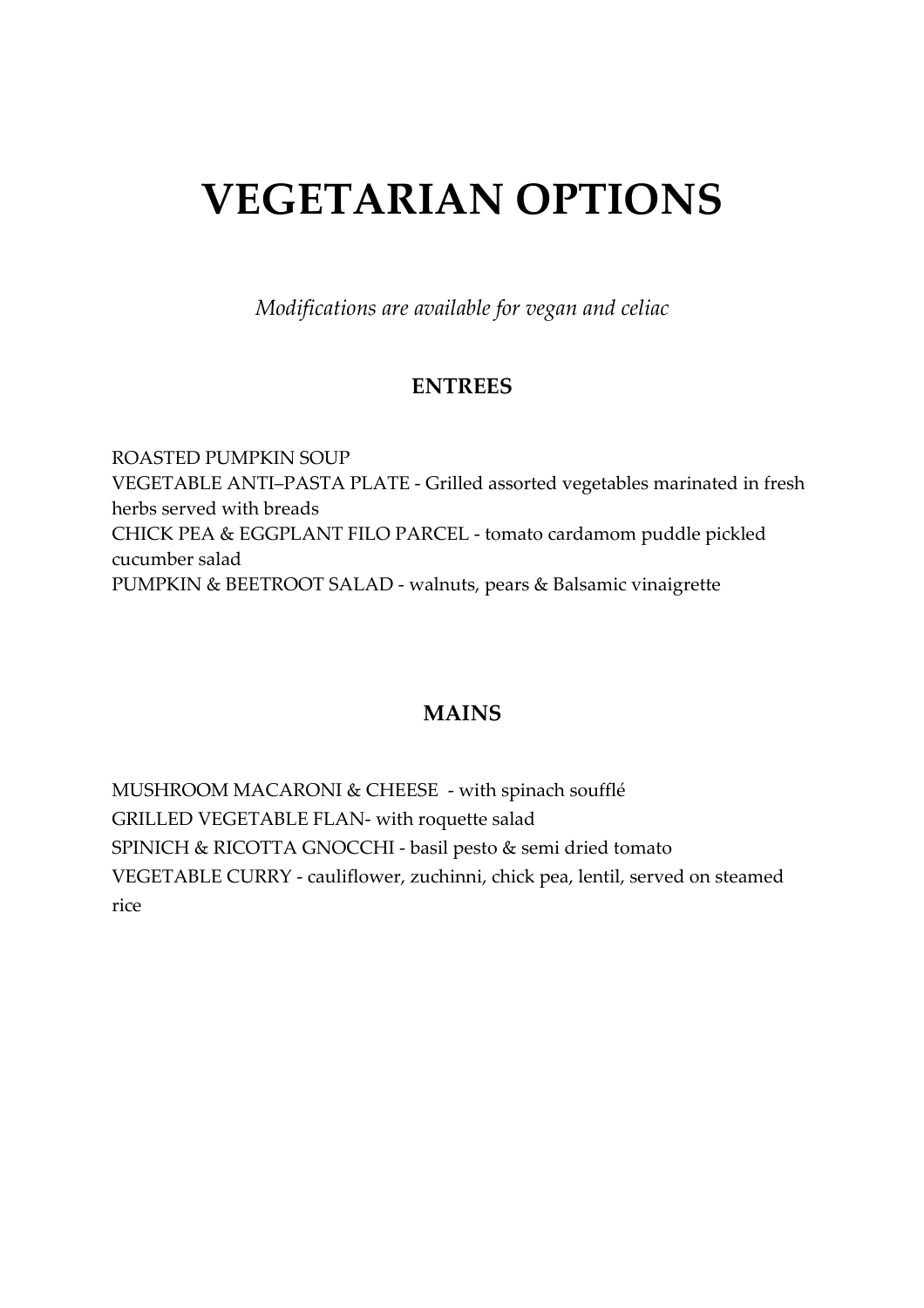# Table Enhancers

Enhance your function with the following platters

Minimum of 10 people

Vegetable Anti-Pasta Platter - \$5 pp Marinated & grilled vegetables with assorted breads

Mixed Deli Boards - \$6.50pp Serrano jamon, mild Spanish chorizo, house made pate, salami, pickled red onion, dips & breads

> Fresh Prawns & Oysters - \$8.50pp Served with lemon & sauces

Cheese Platters - \$7.50pp Selection of Australian cheese, fruit & crisp bread

> Fruit Platters - \$6.50pp Selection of fresh seasonal fruit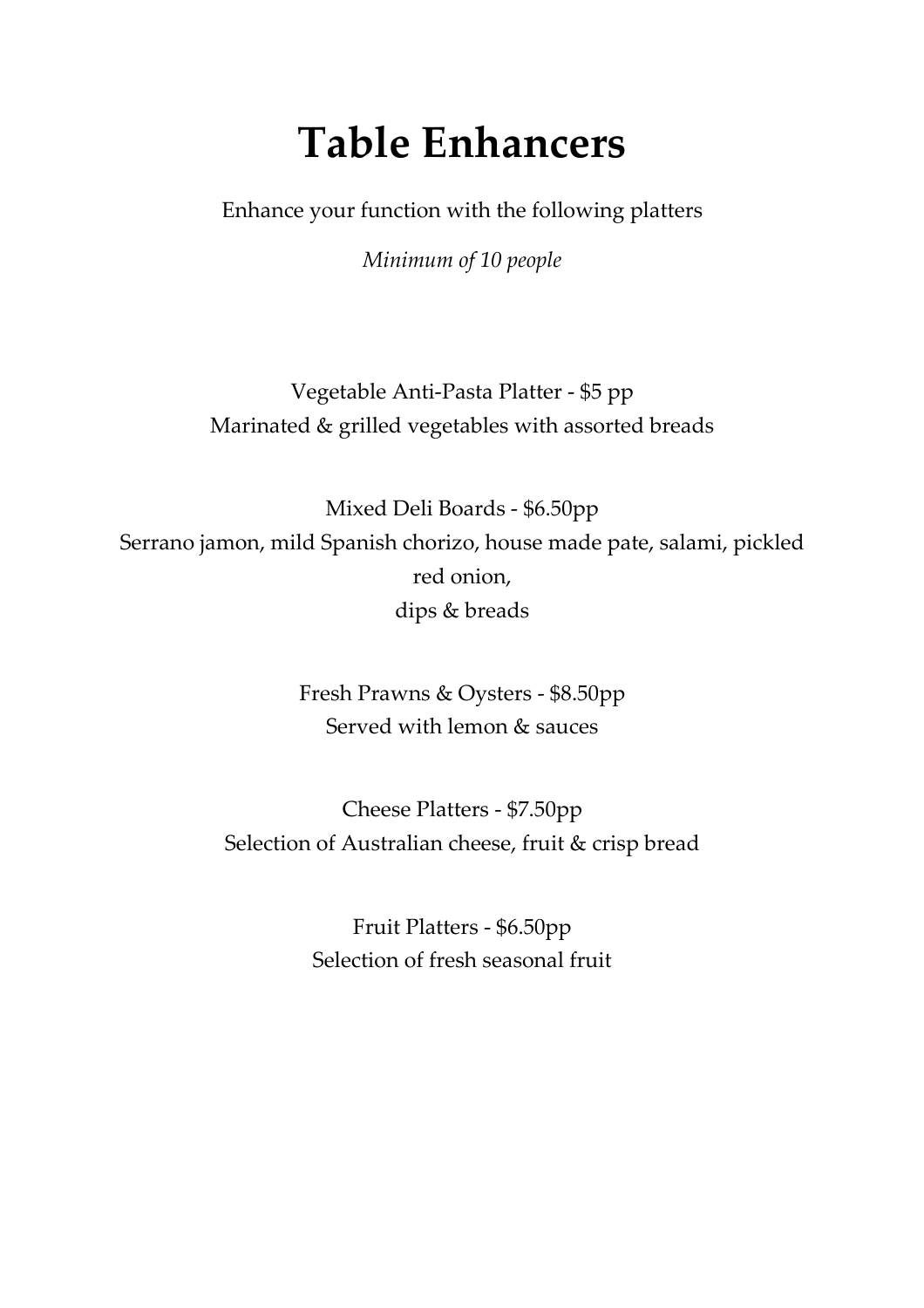### Children's Menu

### \$25.00 per child

2 courses 12 years & under

#### Mains

Please choose 1

Ricotta gnocchi Bolognese Fish served with chips & salad Crumbed chicken tenderloins served with chips & salad Steak served with potatoes & vegetables Grilled chicken served with potato & vegetables

#### **Desserts**

Please choose 1

Vanilla ice cream Chocolate cake Fresh fruit salad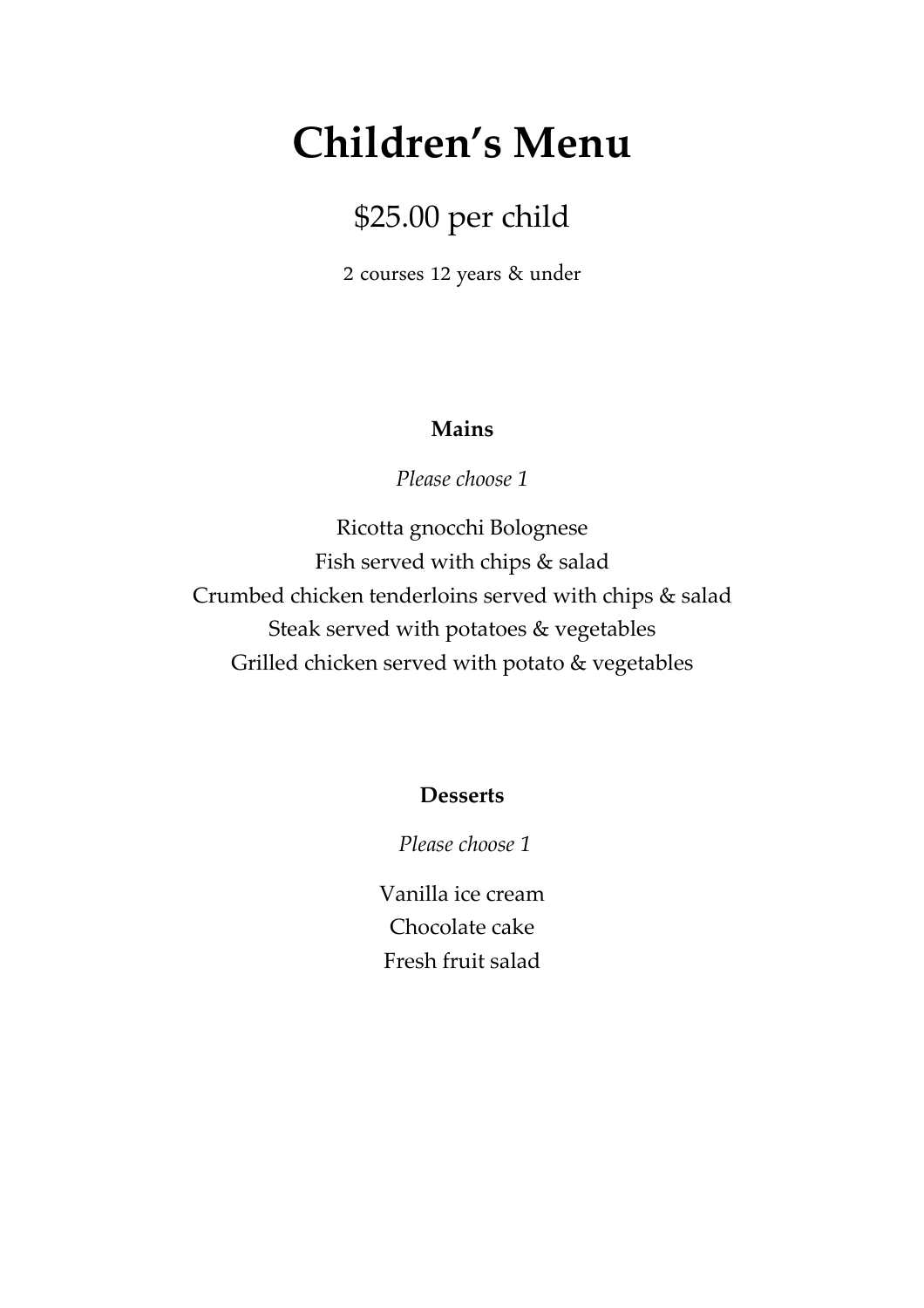# Alcohol Package

Corkage fee \$300

Mulgoa Valley Receptions is a BYO venue, which means we allow you to purchase the alcohol and soft drinks you wish to drink and the amount you wish to supply. You then bring your alcohol & soft drinks a few days prior to your function, were we will chill it and stack it in our bar facility. The barman will then serve the alcohol from our bar facility. You are welcome to have wine on the tables if you desire, and bring the beverages of your liking, including spirits. Please be advised that asking your guests bring their own alcohol is not acceptable.

### Extra Costs

#### DJ/MC

\$750 for 5 hour duration

\*Prices may be subject to DJ availability

#### BUS

\$150 each way to and from Panthers, Penrith. (Either our 13 seater or our 24 seater)